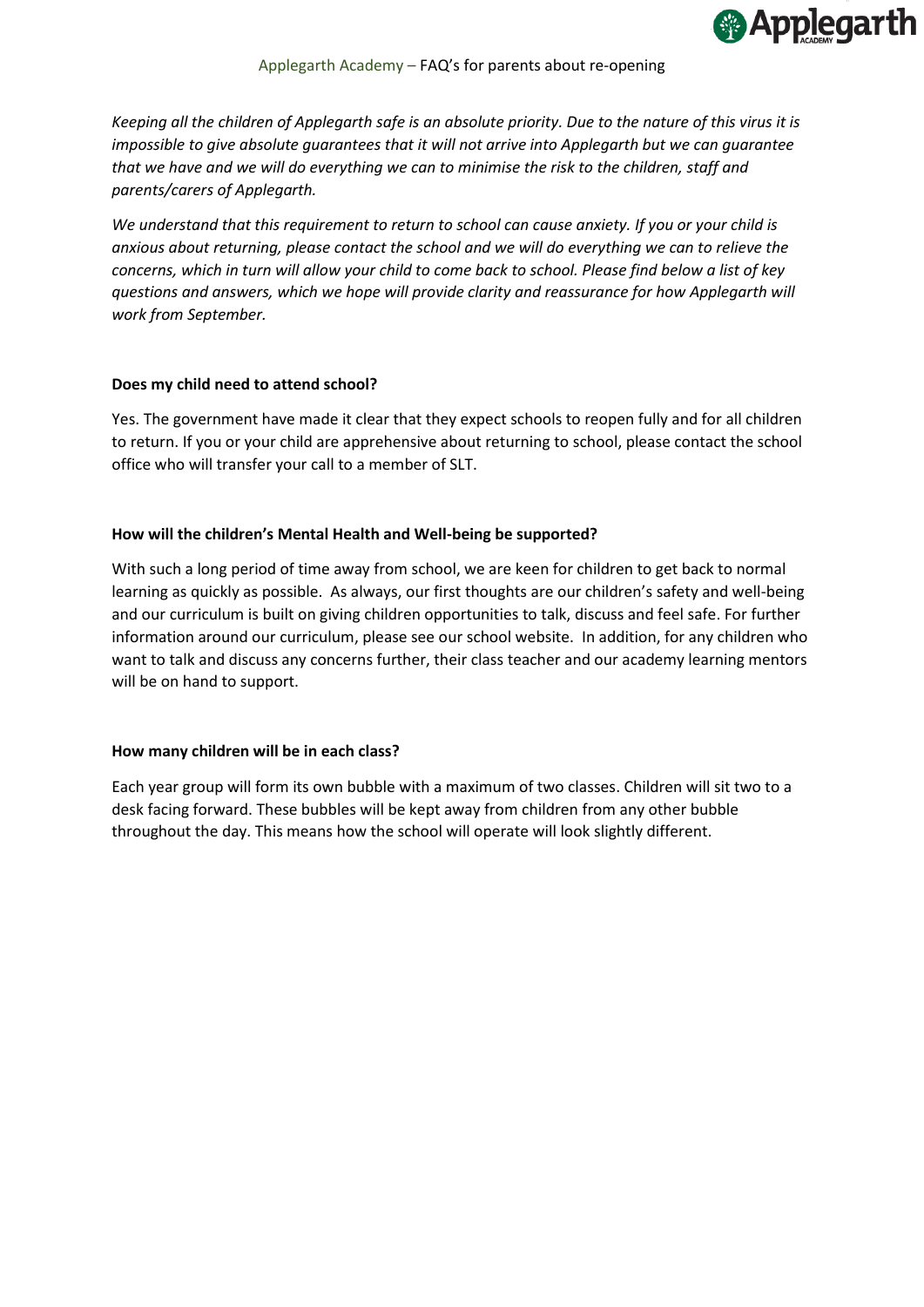

## **Will all children arrive at school and leave school at the same time?**

No. Each year group has been allocated both a specific time and a school gate for both entering and leaving school. If your child attends the ELP, please use the times that have been arranged by the ELP staff.

All parents/carers are asked to ensure that pickup and drop-off timings are adhered to, to avoid gatherings at the school gates.

When waiting at the gates, please use the social distancing sign as a marker for where to stand.

| <b>Year group</b> | 1 mings                     |                           |
|-------------------|-----------------------------|---------------------------|
|                   | <b>Start of school time</b> | <b>End of school time</b> |
| Nursery (am)      | 9:00am - Main gate          | 11.45am - Main gate       |
| Nursery (pm)      | 12.00pm - Main gate         | 3.00pm - Main gate        |
| Reception         | 9:00am - KS1 gate           | 3.00pm - KS1 gate         |
| Year 1            | 8.45am - KS1 gate           | 2.45pm - KS1 gate         |
| Year <sub>2</sub> | 8.45am - Main gate          | 2.45pm - Main gate        |
| Year 3            | 8.45am - KS2 Top            | 2.45pm - KS2 Top          |
|                   | Playground Gate             | Playground Gate           |
| Year 4            | 9.00am - KS2 Top            | 3.00pm - KS2 Top          |
|                   | Playground Gate             | Playground Gate           |
| Year 5            | 8.45am - KS2 Lower          | 2.45pm - KS2 Lower        |
|                   | Playground Gate             | Playground Gate           |
| Year 6            | 9.00am - KS2 Lower          | 3.00pm - KS2 Lower        |
|                   | Playground Gate             | Playground Gate           |
|                   |                             |                           |

# **I have children that will need to enter and exit the school from different gates but at the same time, what do I do?**

We fully appreciate that this will an issue for some of our parents/carers and we will be completely understanding if one child is slightly later than their allocated time. We suggest that you dropoff/collect the younger children first.

# **Will I be able to go onto the school grounds?**

No. In order to protect the school as a 'Bubble', only members of staff will be allowed on site. A member of SLT will be present at each gate for both when the children arrive and leave school. If a necessity arises for an adult to come on site, they will be required to follow the strict protocols that are in place and will be directed to a specific part of the school.

# **Will I be able to speak with the class teacher?**

As always, the communication between parents and teacher is extremely important and whilst it will not be possible to talk with the teacher face to face in the morning or after school as it was previously, communication can still take place via phone calls. We would encourage parents/carers to contact the school office to request for the class teacher to call them at their earliest convenience. Please note that this may be at the end of the school day due to teaching commitments therefore if the message is urgent please speak to the member of SLT on your child's allotted gate.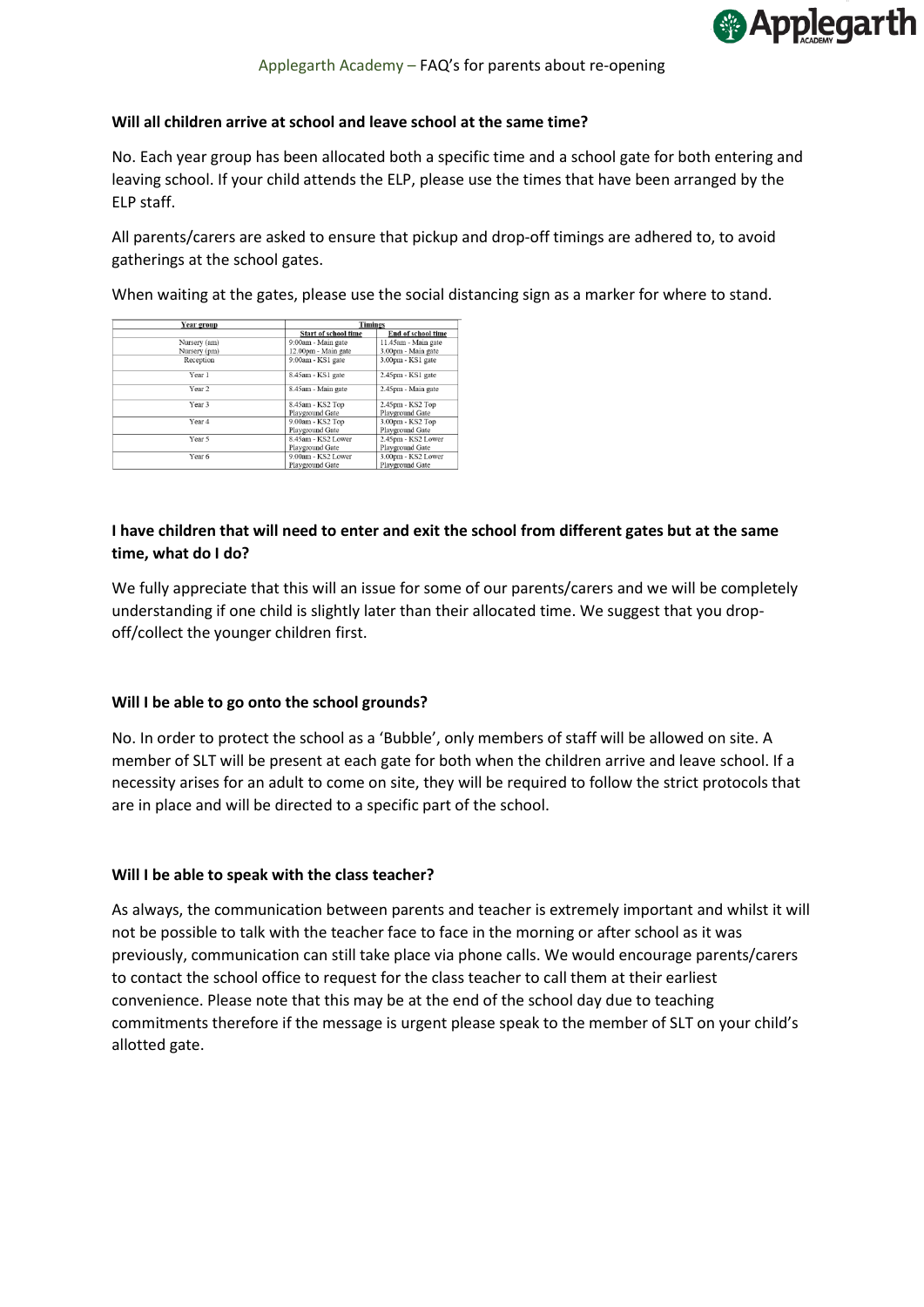

# **I have read in the news that government has now said that children will wear masks in schools. Will my child have to wear a mask at Applegarth?**

No. The guidance on face masks in schools currently only applies to over twelve year old in schools and is for when the children are walking around communal areas such corridors. As all our children ae under the age of twelve at Applegarth, this will not be a requirement.

## **How will the classrooms be laid out?**

Unlike previously at Applegarth where children sat in tables of four facing each other, from year one upwards they will all now sit in tables of two in rows facing forward. As per government guidance, the classroom layout for early years will remain as normal.

## **How will classroom equipment i.e books, pens be stored?**

Each child will have their own plastic wallet which will contain all their books and stationary that they will need. These will not be shared with any other child. As per government guidance, the use of equipment for early years will remain as normal but will be cleaned on a more frequent basis.

## **Will children wash their hands throughout the day?**

Yes. One of the key strategies for avoiding contacting the virus is through regular handwashing. Therefore, specific times throughout the day have been allocated where children will wash their hands with either soap and water or hand sanitiser.

- Children will wash their hands: Upon arrival into school in the morning
	- o Before and after breaktime
	- o Before and after lunch
	- o Before hometime.

# **I do not want my child to use hand sanitiser.**

If you do not wish for your child to use hand sanitiser, please let the school know so that we can ensure that they only use soap and water.

#### **How will playtime and lunch time operate to ensure that bubbles do not mix?**

Each year group bubble will be allocated a specific playtime and playground which will be specifically for that bubble. Therefore, there will be no mixing of bubbles at playtime.

At lunchtime, only some bubbles will eat in the dining hall with the other bubbles having their lunch in their classrooms. Children, who have been allocated their classrooms as their designated eating areas, will have their lunches delivered to them. Children, who eat a pack lunch, can bring in their lunches as per usual and will eat it with their class. These measures have been put in place to reduce the need to travel through corridors and allows for children to be more socially distanced whilst eating.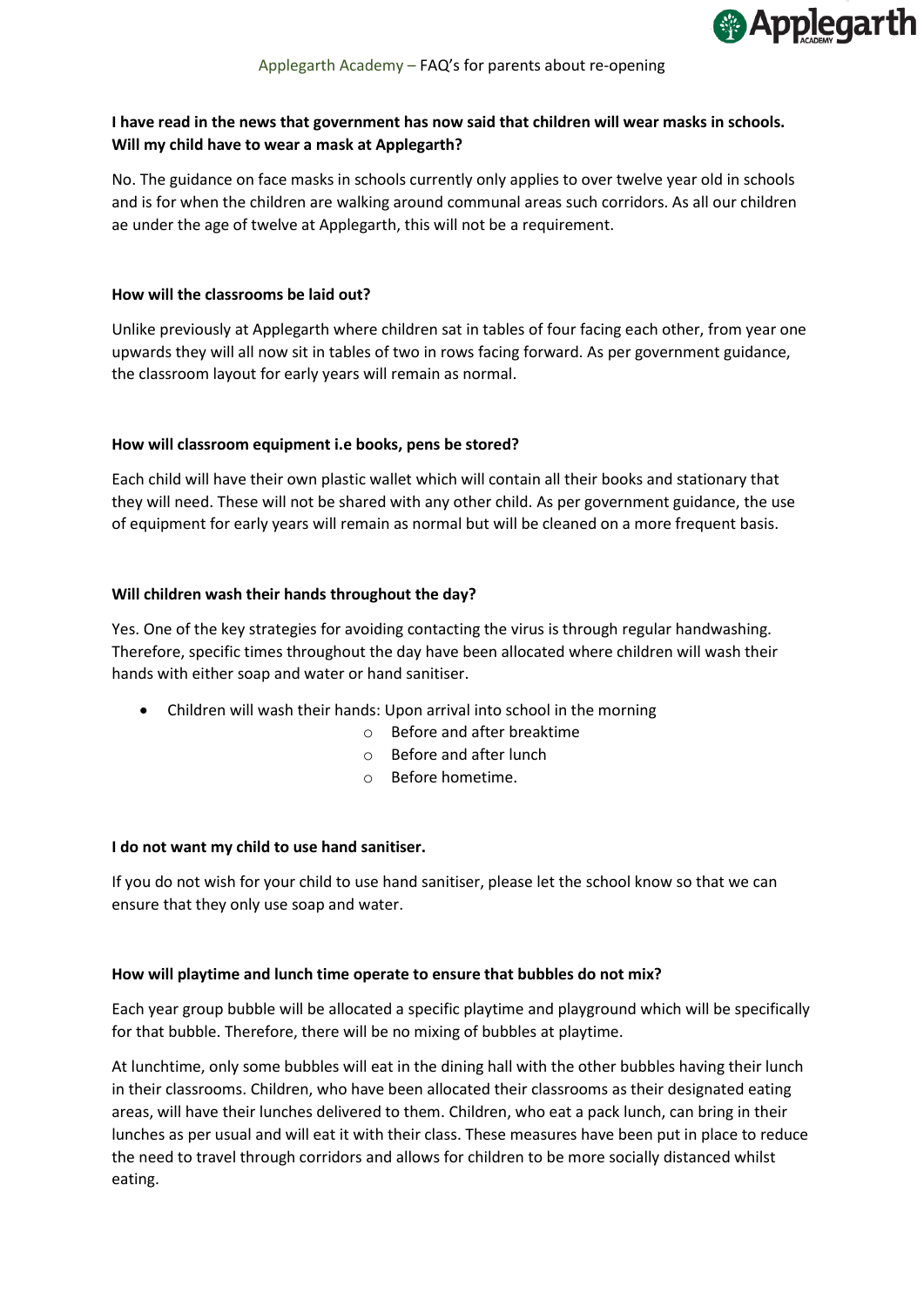

#### **Will the children be able to use playground equipment?**

Unfortunately for now, the children will not be able to use equipment such as the climbing frames. Each bubble will be allocated their own playground equipment which will then be wiped down and cleaned by staff before it is used again.

## **Will the school carry out extra cleaning of the school on a regular basis?**

Yes. The school will have cleaners on site throughout the day who will be constantly cleaning communal areas such as stairwells and corridors. They will also clean classrooms when the children are at play/lunch and will clean toilets when the children are back in class.

## **Will each bubble have exclusive use of specific toilets?**

Yes. We are fortunate in the design of Applegarth that each corridor has its own toilets. Therefore, only children from the same bubble will have access to their toilets. Toilets will be regularly cleaned throughout the day.

## **Will my child have access to the school library?**

No. Initially each class will have reading books within their own classroom which the children can use. When a book is returned, it will not be able to be taken by another child for 72 hours to ensure there is no transmission of any virus/germs.

#### **What does the government currently classify to be symptoms of the Covid-19 Virus?**

The main symptoms of coronavirus are:

- **a high temperature** this means you feel hot to touch on your chest or back (you do not need to measure your temperature)
- **a new, continuous cough** this means coughing a lot for more than an hour, or 3 or more coughing episodes in 24 hours (if you usually have a cough, it may be worse than usual)
- **a loss or change to your sense of smell or taste** this means you've noticed you cannot smell or taste anything, or things smell or taste different to normal

#### **What do I do if my child displays symptoms at home?**

As per current government guidance, you should not send your child to school and should instead arrange immediately to have a test to check if they have the virus. If the result is negative, follow normal procedures and only send your child back to school once they are well enough to do so.

If your child tests positive, then follow government guidelines on isolating.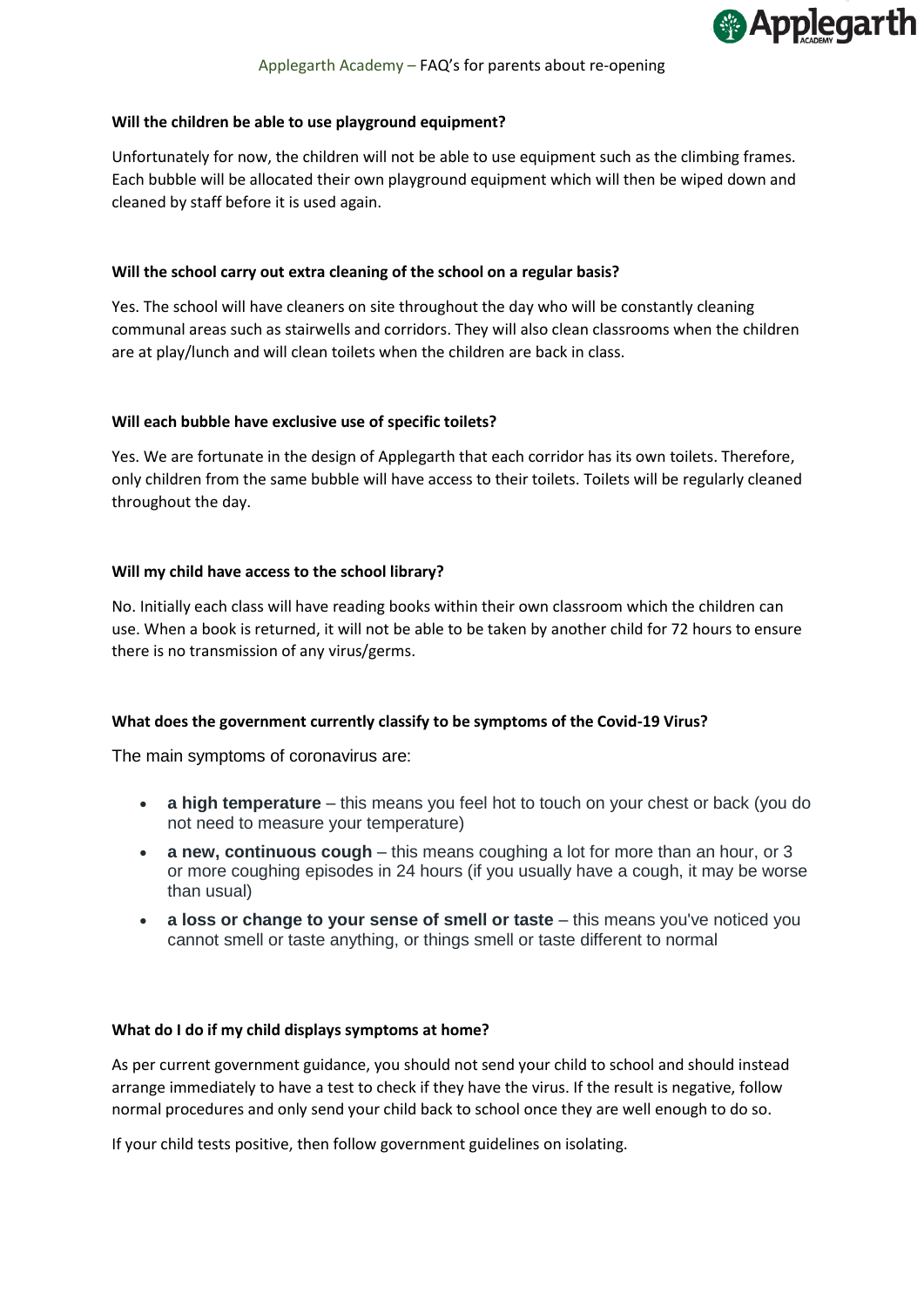

## **What will happen if a child begins to displays covid symptoms during the school day?**

A familiar member of staff that the child feels comfortable with will collect the child and take them to our designated collection room. The parent/carer will then be informed that the child is displaying one or more of the symptoms listed above. The familiar member of staff will wait with the child until the parent arrives.

# **What will happen if a child begins to display symptoms of other illnesses during the school day e.g a stomach bug?**

If your child is feeling unwell at school with symptoms not associated with covid-19, a first aid trained member of staff will monitor them and you will be informed and kept updated. If necessary you will be asked to collect them.

# **My child is feeling unwell at home (e.g. a stomach bug) but is not displaying a symptom of the virus.**

If your child is feeling unwell with different symptoms, you should treat those as you normally would and please contact the school if your child will be absent.

## **I have read that schools will test children who display symptoms. Will this happen at Applegarth?**

No. If you child displays symptoms at school you will be contacted to come and collect your child with the expectation that you as the parent/carer will arrange for a test.

#### **What do I do if someone in my house displays symptoms?**

As per current government guidance, if someone within your household displays symptoms the government requires for them to take a test and for the rest of the household, including children, to isolate as per government guidelines.

#### **What do I do if someone in my house tests positive?**

As per current government guidance, if you or someone in your house tests positive for the virus, all other household members, including children, must stay at home and not leave the house for recommended isolating period.

#### **If my child needs to isolate at home, will they have access to learning?**

Yes. Applegarth will provide the learning that the other children within the class will be doing. This can be found on the school website. If you have problems gaining access to the internet, contact Mr Mukhtar who will arrange for the work to be made available via paper form.